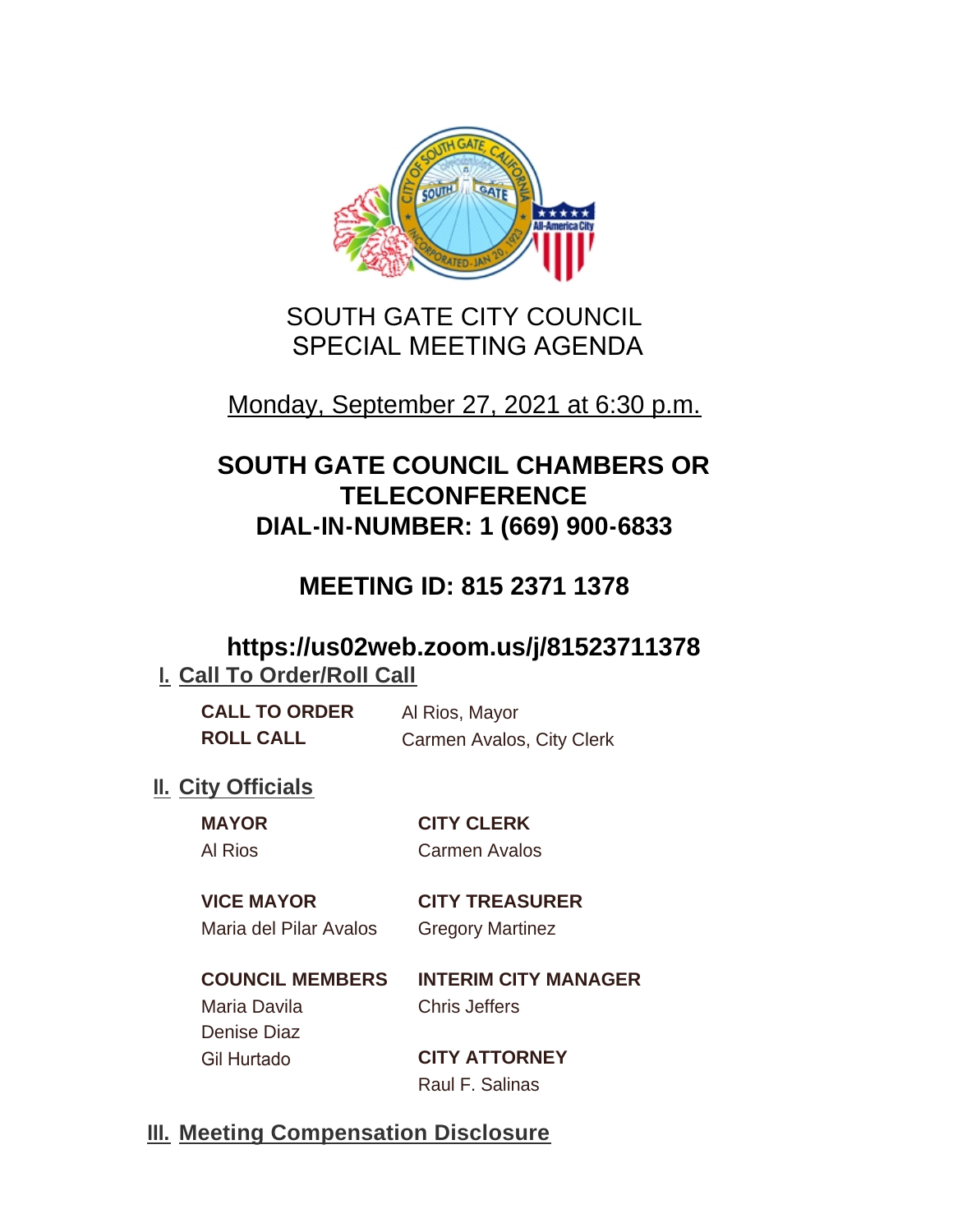Pursuant to Government Code Section 54952.3: Disclosure of compensation for meeting attendance by City Council Members is \$650 monthly regardless of the amount of meetings.

### **Closed Session: (ATTY) IV.**

### **1. CONSIDER THE EVALUATION OF PERFORMANCE OF A PUBLIC EMPLOYEE**

Pursuant to Government Code Section 54957 and 54957.6

a. Interim City Manager

Documents:

#### CLOSED SESSION MEETING 09-28-2021.PDF

## **Special Meeting Adjournment V.**

I, Carmen Avalos, City Clerk, certify that a true and correct copy of the foregoing Meeting Agenda was posted on September 23, 2021 at 10:15 a.m., as required by law.

Carmen Avalos, CMC City Clerk

Materials related to an item on this Agenda submitted to the City Council after distribution of the agenda packet are available for public inspection in the City Clerk's Office

> 8650 California Avenue, South Gate, California 90280 (323) 563-9510 \* fax (323) 563-5411 \* [www.cityofsouthgate.org](http://www.cityofsouthgate.org/)

In compliance with the American with Disabilities Act, if you need special assistance to participate in the City Council Meetings, please contact the Office of the City Clerk.

Notification 48 hours prior to the City Council Meeting will enable the City to make reasonable arrangements to assure accessibility.